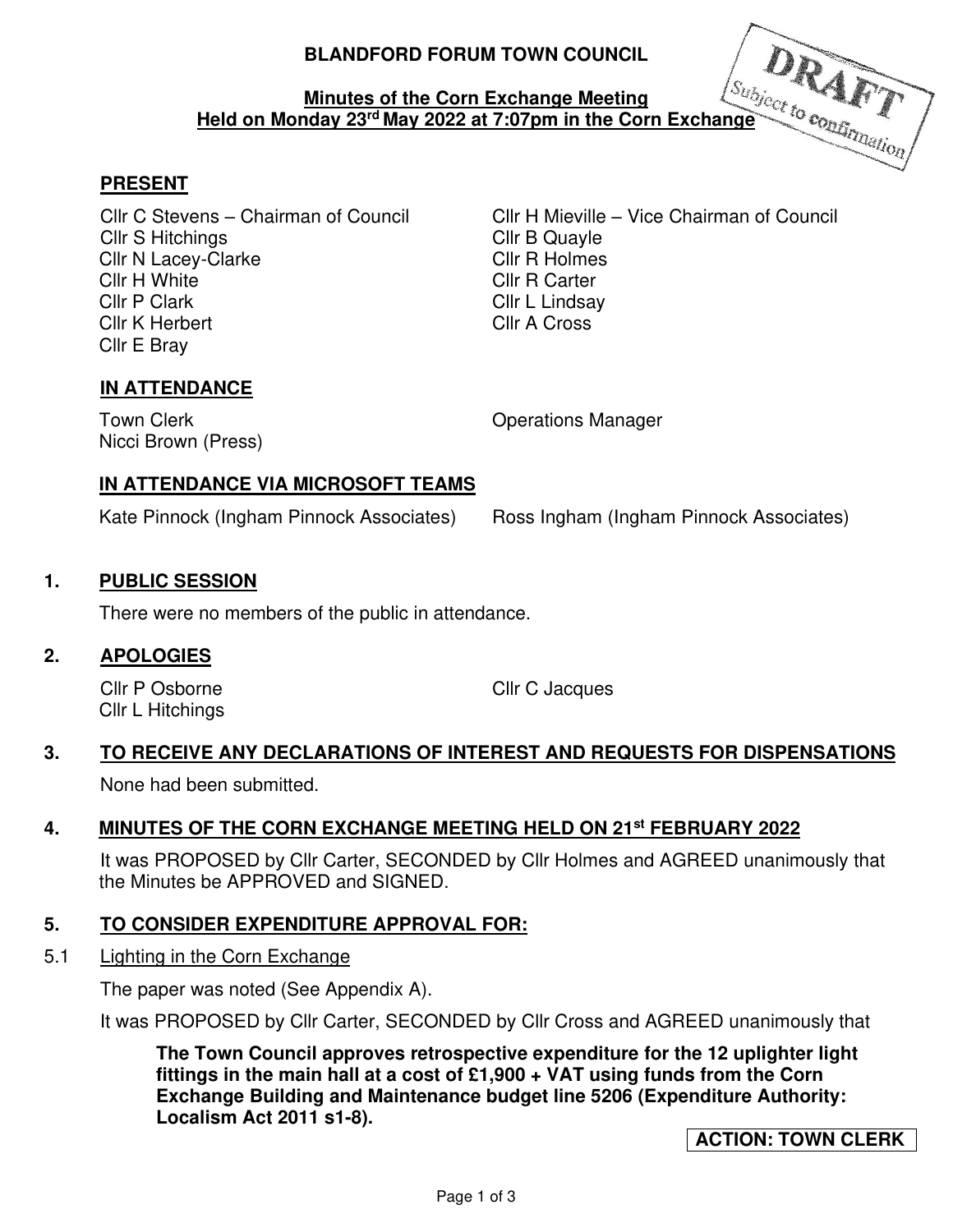# **5. TO CONSIDER EXPENDITURE APPROVAL FOR: (cont)**

# 5.2 Additional CCTV coverage for the rear of the Town Hall due to unauthorised access

The paper was noted (See Appendix B).

It was PROPOSED by Cllr Holmes, SECONDED by Cllr Carter and AGREED unanimously that

**The Town Council approves the installation of an additional CCTV camera at a cost of £741.67 + VAT using budget line 5206 Corn Exchange Building and Maintenance (Expenditure Authority: Localism Act 2011 s1-8).** 

**ACTION: TOWN CLERK** 

# **6. TO RECEIVE AN UPDATE FROM INGHAM PINNOCK ASSOCIATES (IPA)**

Ross Ingham (IPA) updated Councillors on the following stages of the project:

# Design & Planning

- Professional team all now in place and work is ongoing
- Draft Heritage Statement has been prepared
- 1<sup>st</sup> Design Team Meeting with contractors complete, all parties are gathering data and undertaking research
- Session with councillors to resolve issue of environmental sustainability with M&E engineers to be arranged shortly
- Application for loft hatch due to be prepared in the next few weeks
- Intrusive survey (opening of the panelling) complete

# PR and comms

- March 2022 Community Expo complete the display posters remain on display in the Corn Exchange
- Press-release about uncovering the tiles and the call for historic images has been issued

# Funding and finance

# William Williams

- Positive discussion with Trustees
- Likely application in June/July
- Any grant would be subject to planning

Pilgrim Trust

- Stage 1 application for £20,000 approved
- Stage 2 application for submission in June

Dorset Council Capital Leverage Fund

- Up to £25,000
- Application to be submitted in May
- Awaiting further discussion re: s106 funding

Wolfson Foundation

- Stage 1 application due for submission in June (deadline 1st July)
- Stage 2 application deadline of 1st September if invited
- Potential value of £50,000

# Budget

- All work commissioned thus far is within the budget allocated to get to planning
- Currently forecasting a small surplus which will be likely be called upon for surveys and additional de-risking